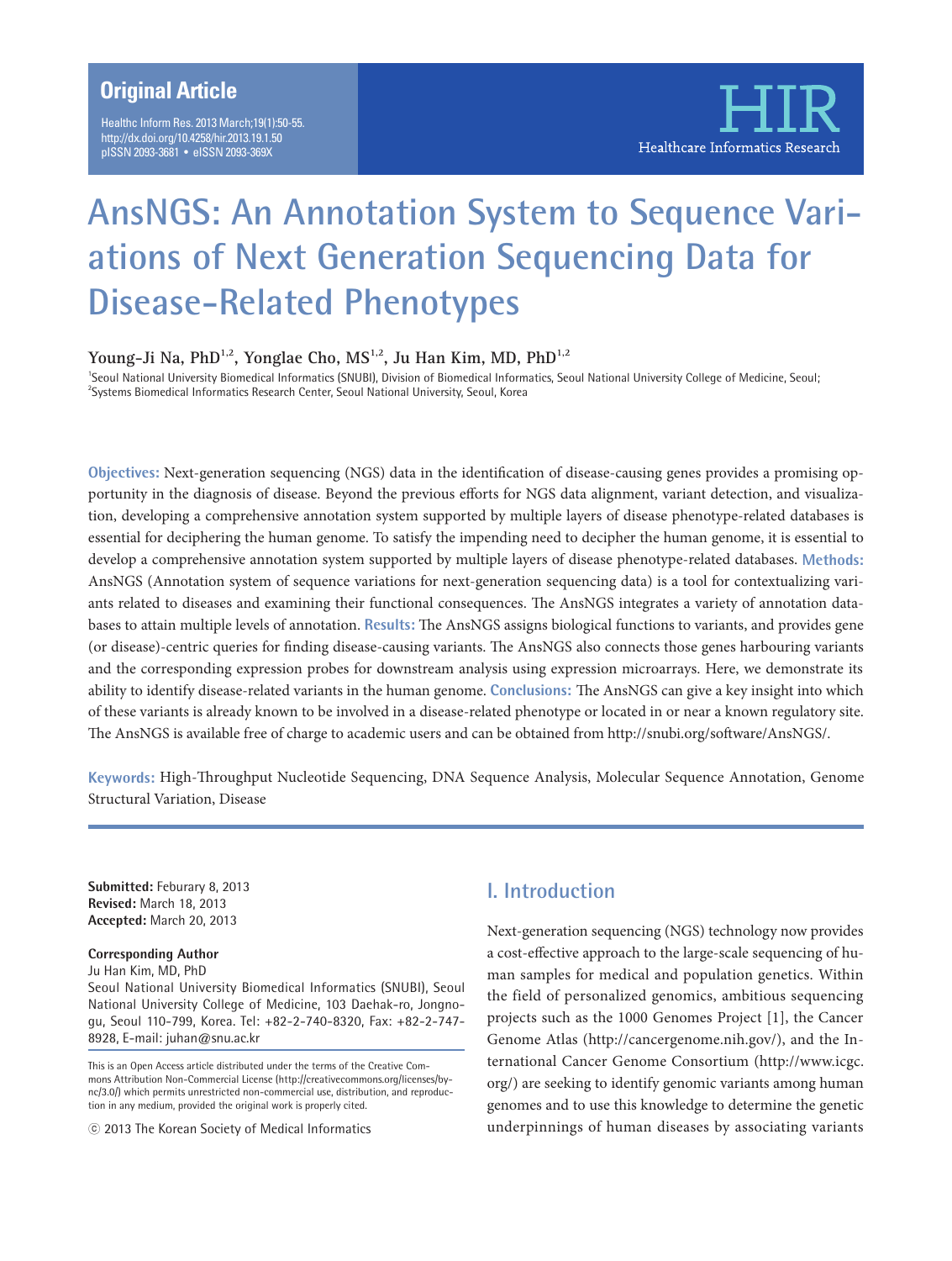### $HTR$  Healthcare Informatics Research

with symptoms. Several bioinformatic methods handling NGS data, including sequencing reads alignment, variant detection, and visualization of read sequences, have been developed. However, when considering that an important goal of NGS data is deciphering human genome sequences, it is imperative to annotate detected variants in terms of diseaserelated phenotypes.

 Recently, tools designed for annotating variants in NGS data have been introduced, such as ANNOVAR [2], SeqAnt [3], and GAMES [4]. These tools annotate variants specifically with respect to genes harbouring variants, functional importance scores, and evolutionary conservation. AN-NOVAR is a command-line tool that uses information from the UCSC Genome Browser to provide annotations. The SeqAnt is Web-based and can be downloaded, and it also relies on resources from the UCSC Genome Browser. The GAMES supports exome-Seq mutation discovery and functional annotation using the UCSC Genome Browser. All of them can place single nucleotide polymorphisms (SNPs) into functional classes, describe nearby genes, and indicate which SNPs are already described in dbSNP. None of them provides disease-related phenotype information, gives expression probe information for downstream analysis using microarray, or supports gene (or disease)-centric queries (Table 1).

 In this article, we focus on disease-related phenotype annotations necessary for the analysis of variants. It is essential to develop a computational environment that can assess the likely functions of the variants observed, and whether or not they are present in existing variant databases. AnsNGS (annotation system of sequence variations for next generation

sequencing data) is a new tool for annotating detected variants using disease-associated variants.

# **II. Methods**

#### **1. Input Files of the AnsNGS**

Sequencing data can be uploaded and the results can be viewed using an interactive, Web-based graphical user interface (GUI) that has been tested for standard browsers. The AnsNGS takes text-based input files, where each line corresponds to one genetic variant. In each line, the first five tabdelimited columns represent chromosome, start position, end position, the reference nucleotide, and observed nucleotide. Additional columns can be supplied and will be printed in identical form in output files.

#### **2. Genome-Wide Variant Annotation**

The AnsNGS is a Web-based system that can comprehensively annotate variants detected with NGS data to provide a multifaceted approach for disease-related phenotype. The AnsNGS queries various tables in the UCSC Genome Browser [5], which provides a MySQL database annotation or any data set conforming to generic feature format ver. 3 (GFF3). As shown in Figure 1, the system consists of six annotators. The six annotators in the AnsNGS are a gene annotator, a microRNA annotator, an SNP annotator, a phenotype annotator, a disease annotator, and a probe annotator.

 The gene annotator uses the refFlat table in the UCSC Genome Browser to obtain the genomic location of the nucleotide, the chromosome, the encoded protein(s), the

| <b>Functionalities</b>       | <b>ANNOVAR</b>           | SegAnt                   | <b>GAMES</b> | AnsNGS       |
|------------------------------|--------------------------|--------------------------|--------------|--------------|
| Gene                         | RefSeq genes             | RefSeq genes             | RefSeq genes | RefSeq genes |
|                              | UCSC genes               |                          |              |              |
|                              | Ensembl genes            |                          |              |              |
| microRNA                     | $\overline{\phantom{a}}$ | Not used                 | Not used     | miRBase      |
| <b>SNP</b>                   | dbSNP                    | dbSNP                    | dbSNP        | dbSNP        |
| Phenotype                    | $\overline{\phantom{a}}$ | $\qquad \qquad -$        | Not used     | GAD          |
| Disease                      | $\overline{\phantom{a}}$ | $\overline{\phantom{a}}$ | Not used     | <b>OMIM</b>  |
| Probe                        | $\overline{\phantom{a}}$ | Not used                 | Not used     | Affymetrix   |
| Conservation                 | phastCons                | phastCons                | phyloP       | Not used     |
|                              | phyloP                   |                          |              |              |
| Pathway                      | ٠                        | Not used                 | <b>KEGG</b>  | Not used     |
| Gene/disease-centric queries | $\overline{\phantom{a}}$ | Not used                 | Not used     | Provided     |

**Table 1. Comparison of functionalities used in variant annotation applications**

NGS: next-generation sequencing, SNP: single nucleotide polymorphism, GAD: Genetic Association Database, OMIM: Online Mendelian Inheritance in Man, KEGG: Kyoto Encyclopedia of Genes and Genomes.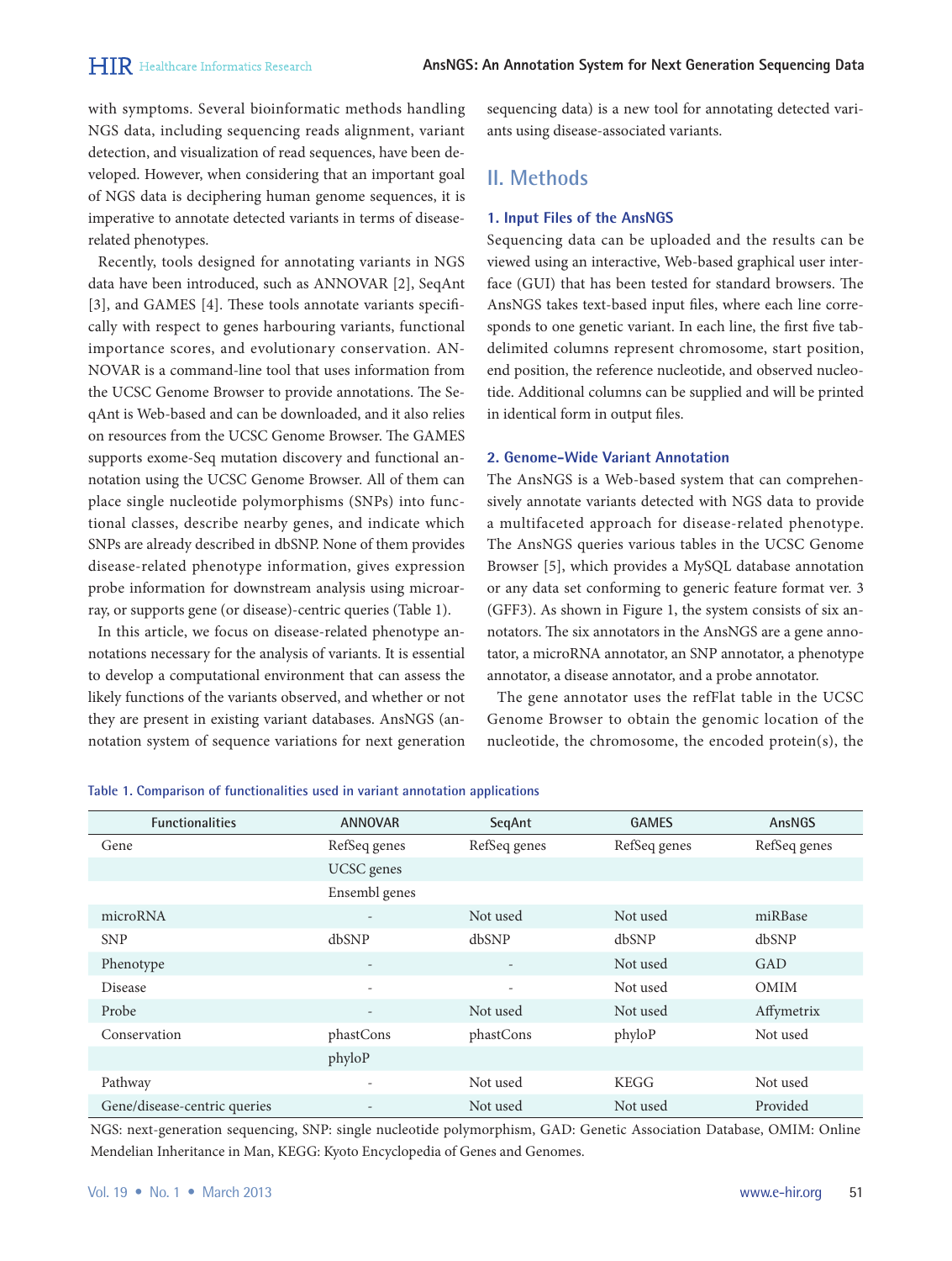

**Figure 1. Overview of the AnsNGS. The AnsNGS takes text-based input files, obtains annotation information from the integrated databases, and returns the detailed annotation output to the user. The AnsNGS queries various tables in the UCSC database to extract the information for the reference genome or any data set conforming to Generic Feature Format ver. 3 (GFF3). The system consists of six annotators. The six annotators in the AnsNGS are a gene annotator, a microRNA annotator, an SNP annotator, a phenotype annotator, a disease annotator, and a probe annotator. NGS: next-generation sequencing, SNP: single nucleotide polymorphism.**

gene, and the exon count (for all available isoforms). We use this information to determine the position of the mismatch in the gene and to determine whether it is in a coding/noncoding, exon, intron, untranslated region (UTR), or intron/ exon junction region (intronic regions contiguous to exon starts and exon ends that are important to evaluate splicesite mutations).

 The microRNA annotator employs the miRBase [6] to report microRNAs harbouring variants. The miRBase released in April 2010 includes 940 human microRNAs. From miR-Base, the AnsNGS extracts microRNA names, host transcript genes, and genomic locations (e.g., intron, exon, intergenic, 5' UTR and 3' UTR).

 The SNP annotator uses the snp130 table in the UCSC Genome Browser. The snp130 table contains almost 19 million SNP annotations, and it includes the first set of SNP calls from the 1000 Genomes Project. The tables are structured to include the position of the SNP on the genome assembly as well as additional information, such as sequences of the observed alleles from rs-fasta files, genotype counts, allele frequencies, kinds of mutation, and the pathogenetic significance of the SNPs, if reported.

 The phenotype annotator uses the Genetic Association Database (GAD) which collates known polymorphism-disease associations [7] to provide disease-related phenotype information. Polymorphism-disease association data curated in this way are likely to comprise markers that occur in linkage disequilibrium with the presumed disease associated/functional variants.

 The disease annotator takes omimGeneMap and omim-MorbidMap tables in the UCSC Genome Browser. The AnsNGS provides annotations of known disease genes and the disease relevance of candidate genes using OMIM [8]. This type of information is critical for the proper analysis of whole-exome sequencing projects, in which mutations in different genes might be biologically involved in the same disease.

 To connect NGS data analysis and microarray data analysis for the post hoc approach, reliable functional annotation of microarray probes is essential for the analysis and interpretation of the biological processes. The probe annotator provides annotation linking oligonucleotide probes to target genes, and it is essential for functional biological analysis of Affymetrix microarray experiments.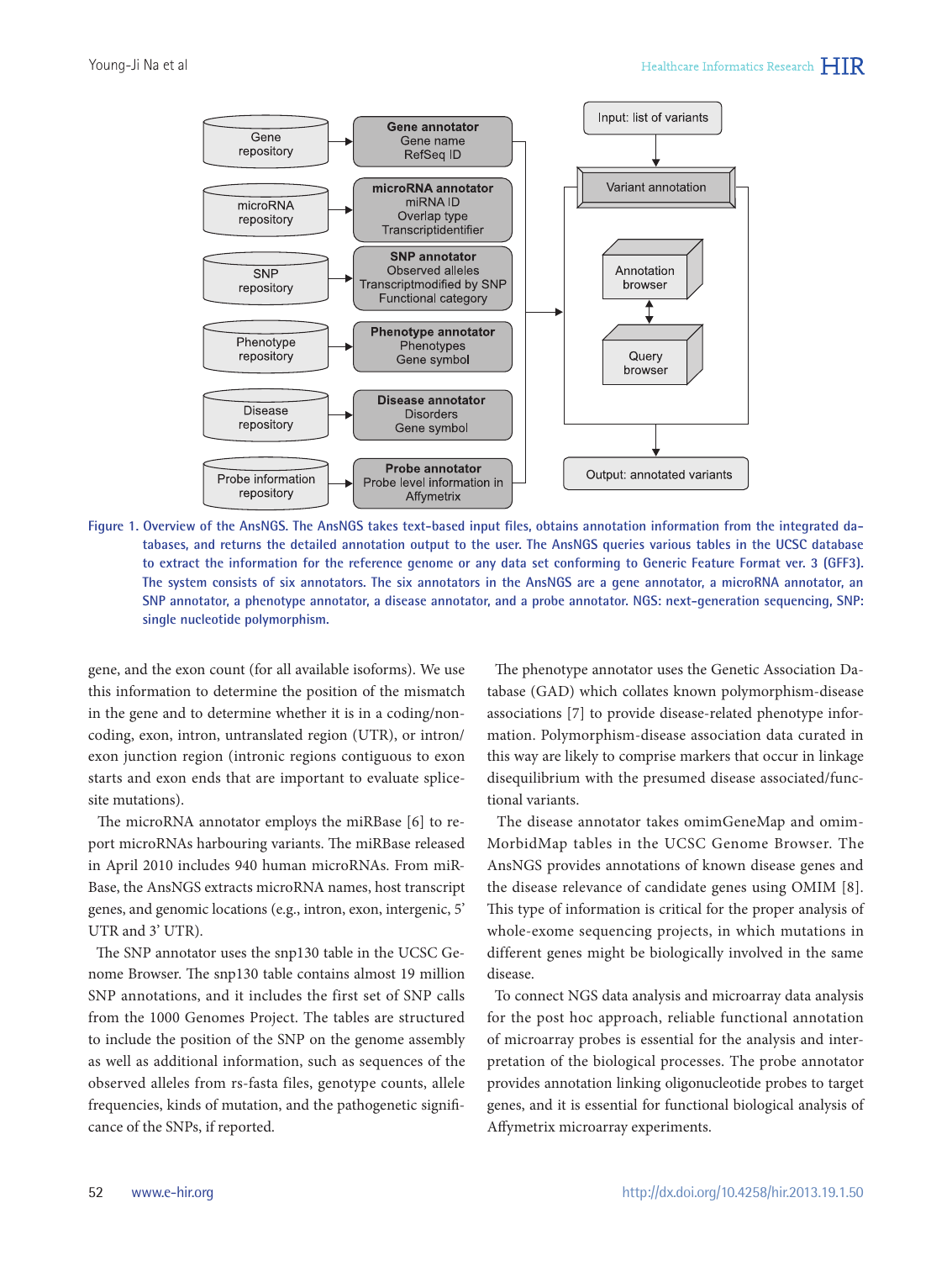#### **3. Annotated Output Files**

Annotated output data can be displayed in several ways. The GUI provides a simple and convenient interface for the user to select the annotation information associated with a given variant or to highlight the variants by functional classes. The user is also able to download the annotated variation in a tab delimited text file format. The specific annotation field outputs are found in Table 2.

#### **4. Validation Method**

A total of two sequence datasets of various sizes and types were annotated by the AnsNGS. The first consisted of a 48-kb region, including the fragile X mental retardation 1 (FMR1) locus [9]. The second consisted of four HapMap

#### **Table 2. Annotation information used by AnsNGS to provide genomic annotation of NGS in human**

| Table          | <b>Information</b>                                                   |
|----------------|----------------------------------------------------------------------|
| Gene           | Gene symbol, refseq ID, exon count                                   |
| microRNA       | microRNA ID, transcript gene, genomic location                       |
| <b>SNP</b>     | dbSNP ID, functions                                                  |
| Phenotype      | Broad/narrow phenotype, molecule phenotype,<br>environmental factors |
| <b>Disease</b> | OMIM ID, description, gene symbol                                    |
| Probe          | Probe ID, gene symbol, chip name                                     |

NGS: next-generation sequencing, SNP: single nucleotide polymorphism, OMIM: Online Mendelian Inheritance in Man.

exomes for Freeman-Sheldon syndrome [10]. Sequence data were uploaded to the AnsNGS website. The AnsNGS program determined the annotation information for the variable sites. The resulting output can be viewed on a Webbased GUI that is tested for standard browsers, in a series of downloadable tab-delimited text files (Figure 2).

## **III. Results**

As a direct demonstration of the utility of the AnsNGS for detecting functional variants, we annotated the data from a 48-kb resequencing experiment of a single human sample with a known coding sequence mutation at the FMR1 locus [9]. A total of 37 variant sites were identified and annotated in 0.13 seconds (based on searches with a single Intel(R) Xeon(R) CPU, 3.00 GHz), including the I304N mutation, which has been shown to result in intellectual disability. The AnsNGS showed that the variants are associated with mental retardation, X-linked, FRAXE type (OMIM ID: 309548). Disease-related phenotypes were global DNA methylation defect as well as ataxia and cognitive function. In terms of pathophysiology, a loss or shortage of FMRP disrupts the normal functions of nerve cells and, consequently, the nervous system, causing severe learning problems, intellectual disability, and the other features of fragile X syndrome. An *FMR1* gene mutation and the characteristic signs of fragile X syndrome also contribute features of autism spectrum disorders that affect communication and social interaction. In



**Figure 2. Interface of the AnsNGS. The main page of the AnsNGS is composed of three examples of sequencing data, such as whole genome or whole exome sequencing data. The example files are downloadable. The input file format of the AnsNGS is described in the Methods section. NGS: next-generation sequencing.**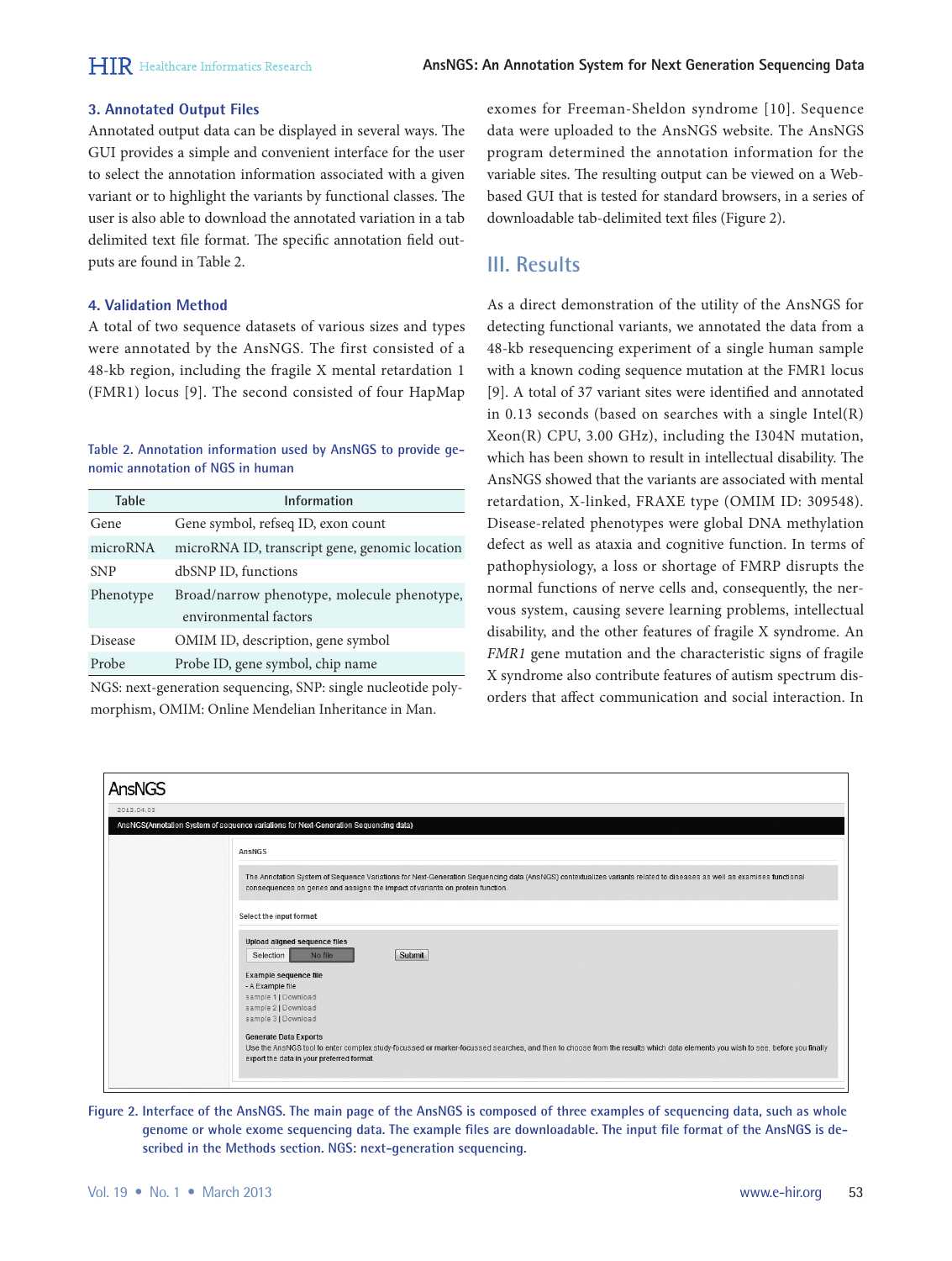Human Genome U133A 2.0 Array (Affymetrix, Santa Clara, CA, USA), genes harbouring variants correspond to Affymetrix probe ID 203689\_s\_at and 215245\_x\_at.

 To illustrate the utility of the AnsNGS in identifying causal genes for Mendelian diseases with dominant inheritance, we used whole-exome data sets. We downloaded the Freeman-Sheldon exome data for eight HapMap subjects. We then extracted the exome data for the first four subjects, including two Yoruba subjects (NA18507 and NA18517) and two European-Americans (NA12156 and NA12878). The AnsNGS showed that the variants are associated with arthrogryposis (OMIM ID: 160720). Disease-related phenotypes were carcinoma, squamous cell, and esophageal neoplasms in the Medical Subject Heading (MeSH) disease term. In Human Genome U133A 2.0 Array (Affymetrix), genes harbouring variants correspond to Affymetrix probe ID 205940\_at. These results demonstrate the utility of annotating genetic variations with terms of disease-related phenotypes.

 We have developed and validated the AnsNGS, a novel application for the annotation of NGS data with respect to disease-related phenotypes. Considering that it is important to identify induced variants responsible for a mutant phenotype directly, the AnsNGS is useful to discriminate silent mutations or polymorphisms from variants that are potentially associated with a phenotype or a disease. The AnsNGS generates concise and highly readable reports for a functional selection of important genetic events. In fact, the AnsNGS takes text-based input files, where each line corresponds to one genetic variant, including SNPs, insertions, deletions, or block substitutions.

# **IV. Discussion**

Understanding the underlying complexity of disease phenotypes is a key to identifying causative mutations from NGS data. The annotation data reported by the AnsNGS can meet this requirement. Integrating the AnsNGS into a human DNA sequencing pipeline is powerful and versatile in clinical applications of NGS. The AnsNGS overcomes a significant bottleneck that can slow the wide-scale application of NGS for a host of genetics research and clinical genetics applications. The AnsNGS allows researchers to significantly narrow down the genomic regions of interest to their research, making an efficient and time-saving solution for everyone working in the NGS area and a perfect fit for any NGS analysis pipeline.

 In conclusion, the AnsNGS is not only a new application for mining functional SNPs, insertions, and deletions from NGS data, but it also aids in the overall interpretation of large-scale sequencing data. The AnsNGS supports the identification of disease-associated genes and the prioritization of genes relevant to other diseases. The ultimate purpose of the AnsNGS is to provide biological insight into genetic events of disease-linked variants. The AnsNGS can lead to a translational bioinformatics approach and a paradigm shift in the aspect of biological interpretation, particularly in terms of the omics mechanisms of personalized medicine.

# **Conflict of Interest**

No potential conflict of interest relevant to this article was reported.

## **Acknowledgments**

This research was supported by the Basic Science Research Program through the National Research Foundation of Korea (NRF) funded by the Ministry of Education, Science and Technology (2012-0000994). YJN's educational training was supported in part by a grant of the Korea Health 21 R&D Project, Ministry of Health, Welfare and Family Affairs, Republic of Korea (A112020).

## **References**

- 1. Kaiser J. DNA sequencing: a plan to capture human diversity in 1000 genomes. Science 2008;319(5862):395.
- 2. Wang K, Li M, Hakonarson H. ANNOVAR: functional annotation of genetic variants from high-throughput sequencing data. Nucleic Acids Res 2010;38(16):e164.
- 3. Shetty AC, Athri P, Mondal K, Horner VL, Steinberg KM, Patel V, et al. SeqAnt: a Web service to rapidly identify and annotate DNA sequence variations. BMC Bioinformatics 2010;11:471.
- 4. Sana ME, Iascone M, Marchetti D, Palatini J, Galasso M, Volinia S. GAMES identifies and annotates mutations in next-generation sequencing projects. Bioinformatics 2011;27(1):9-13.
- 5. Kent WJ, Sugnet CW, Furey TS, Roskin KM, Pringle TH, Zahler AM, et al. The human genome browser at UCSC. Genome Res 2002;12(6):996-1006.
- 6. Griffiths-Jones S. miRBase: the microRNA sequence database. Methods Mol Biol 2006;342:129-38.
- 7. Becker KG, Barnes KC, Bright TJ, Wang SA. The genetic association database. Nat Genet 2004;36(5):431-2.
- 8. Hamosh A, Scott AF, Amberger J, Valle D, McKusick VA. Online Mendelian Inheritance in Man (OMIM). Hum Mutat 2000;15(1):57-61.